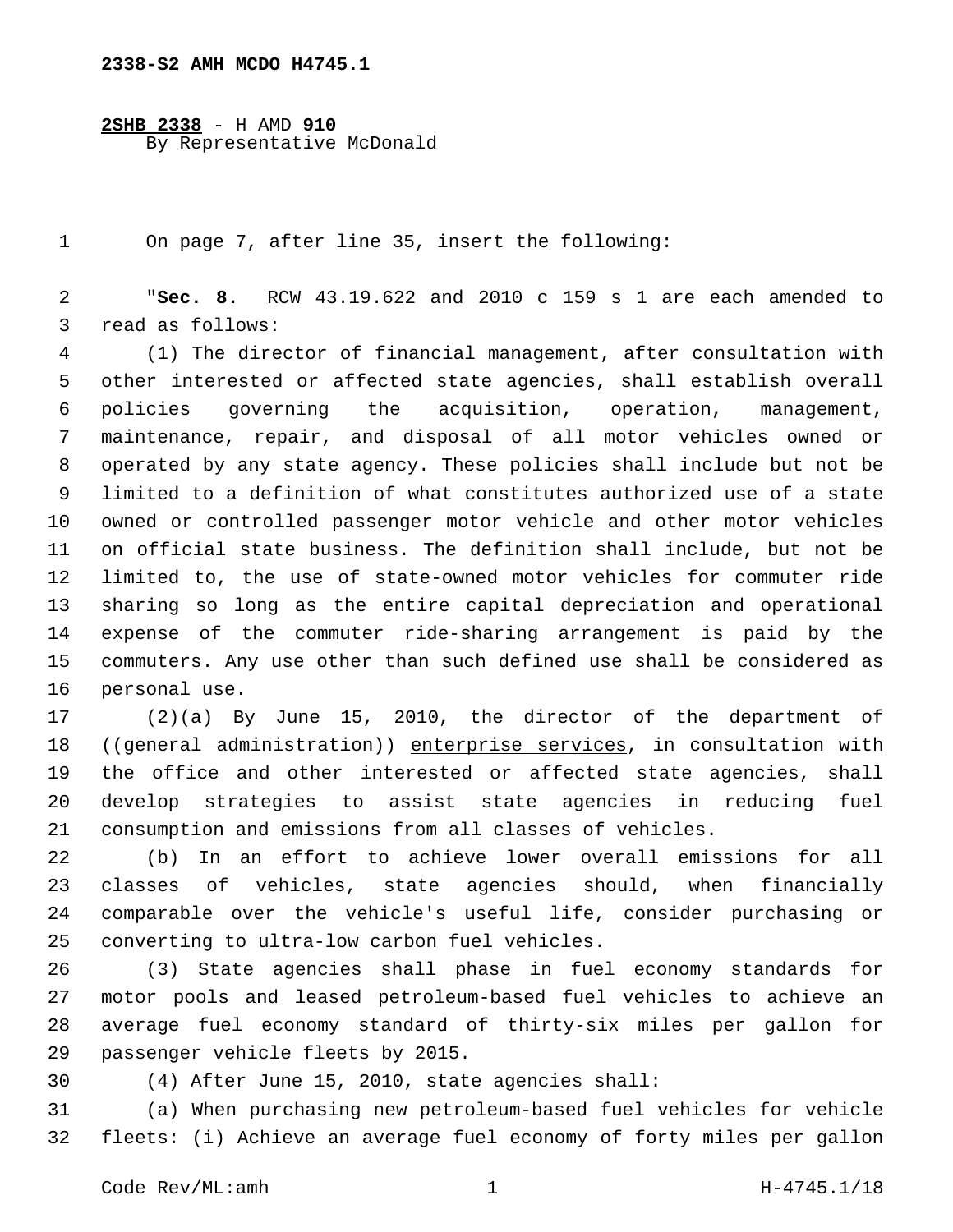for light duty passenger vehicles; and (ii) achieve an average fuel economy of twenty-seven miles per gallon for light duty vans and 3 ((sports [sport])) sport utility vehicles; or

(b) Purchase ultra-low carbon fuel vehicles.4

 (5) By January 1, 2019, each motor vehicle owned or leased by the state must be powered exclusively by electricity if the vehicle is primarily intended for the use of a statewide elected official or the use of a director of a state agency, commission, department, or office.

 (6) State agencies must report annually on the progress made to achieve the goals under subsections (3) and (4) of this section 12 beginning October 31, 2011.

 $((6+))$   $(7)$  The department of  $((general -administration))$ 14 enterprise services, in consultation with the office and other affected or interested agencies, shall develop a separate fleet fuel economy standard for all other classes of petroleum-based fuel vehicles and report the progress made toward meeting the fuel consumption and emissions goals established by this section to the governor and the relevant legislative committees by December 1, 2012.

 $((+7+))$  (8) The following vehicles are excluded from the average fuel economy goals established in subsections (3) and (4) of this section: Emergency response vehicles, passenger vans with a gross vehicle weight of eight thousand five hundred pounds or greater, vehicles that are purchased for off-pavement use, ultra-low carbon fuel vehicles, and vehicles that are driven less than two thousand 26 miles per year.

 ( $(\overline{6})$ ) (9) Average fuel economy calculations used under this section for petroleum-based fuel vehicles must be based upon the current United States environmental protection agency composite city 30 and highway mile per gallon rating.

 $(1)$  ( $(1)$ ) (10) The definitions in this subsection apply throughout this section unless the context clearly requires otherwise.

 (a) "Petroleum-based fuel vehicle" means a vehicle that uses, as a fuel source, more than ten percent gasoline or diesel fuel.

 (b) "Ultra-low carbon fuel vehicle" means a vehicle that uses, as a fuel source, at least ninety percent natural gas, hydrogen, 37 biomethane, or electricity."

 Renumber the remaining sections consecutively, correct any internal references accordingly, and correct the title.